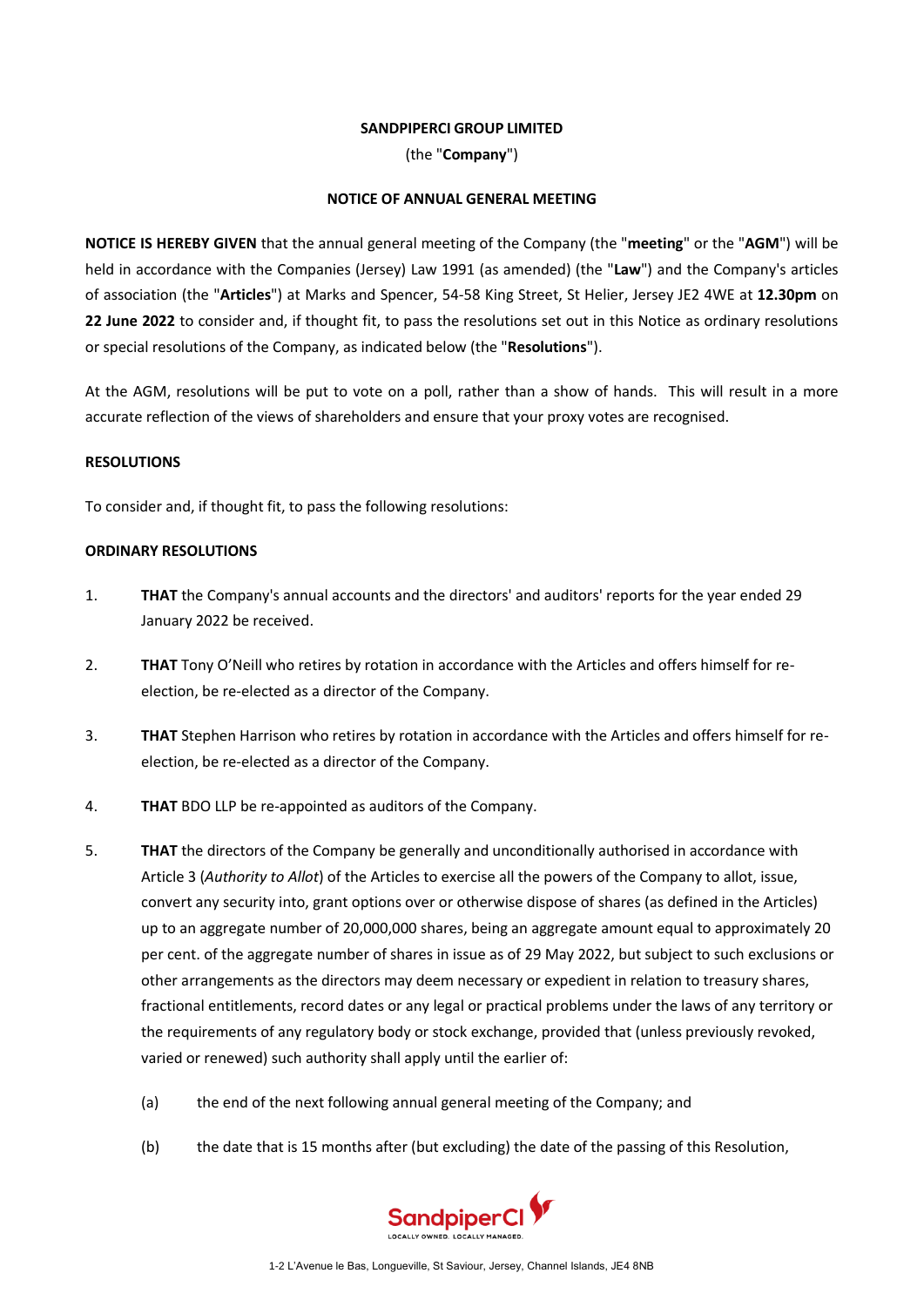but, in each case, during this period the Company may make offers and enter into agreements which would, or might, require shares to be allotted after the authority ends and the directors may allot shares under any such offer or agreement as if the authority had not ended.

6. **THAT** subject to the passing of Resolution [8 below,](#page-1-0) pursuant to Article 58A of the Law, the Company may hold as treasury shares any ordinary shares purchased pursuant to the authority conferred in Resolution [8 below.](#page-1-0)

## **SPECIAL RESOLUTIONS**

- 7. **THAT** subject to and conditional on the passing of Resolution [5 above,](#page-0-0) the directors of the Company be generally and unconditionally authorised to allot shares for cash as if Article 4 (*Pre-Emptive Rights*) of the Articles did not apply to any such allotment, such power to be limited (without double counting):
	- (a) to the general allotment of shares up to an aggregate number of 20,000,000 shares, being an aggregate amount equal to approximately 20 per cent. of the aggregate number of shares in issue as of 29 May 2022; and
	- (b) to the allotment of shares up to an aggregate number of 20,000,000 shares where such securities are offered by way of a pre-emptive issue (but for these purposes only where such pre-emptive issue is by way of a rights issue), being an aggregate amount equal to approximately 20 per cent. of the aggregate number of shares in issue as of 29 May 2022,

but subject to such exclusions or other arrangements as the directors may deem necessary or expedient in relation to treasury shares, fractional entitlements, record dates or any legal or practical problems under the laws of any territory or the requirements of any regulatory body or stock exchange, provided that (unless previously revoked, varied or renewed) such authorities shall apply until the earlier of:

- (i) the end of the next following annual general meeting of the Company; and
- (ii) the date that is 15 months after (but excluding) the date of the passing of this Resolution,

but, in each case, during this period the Company may make offers and enter into agreements which would, or might, require shares to be allotted after the applicable authority ends and the directors may allot shares under any such offer or agreement as if that authority had not ended.

- <span id="page-1-0"></span>8. **THAT** pursuant to Article 57 of the Law, the Company is generally and unconditionally authorised to make market purchases of ordinary shares of the Company, provided that:
	- (a) the maximum number of ordinary shares hereby authorised to be purchased is 20,000,000 ordinary shares;
	- (b) the minimum price (exclusive of expenses) which may be paid for each ordinary share is 1 penny; and

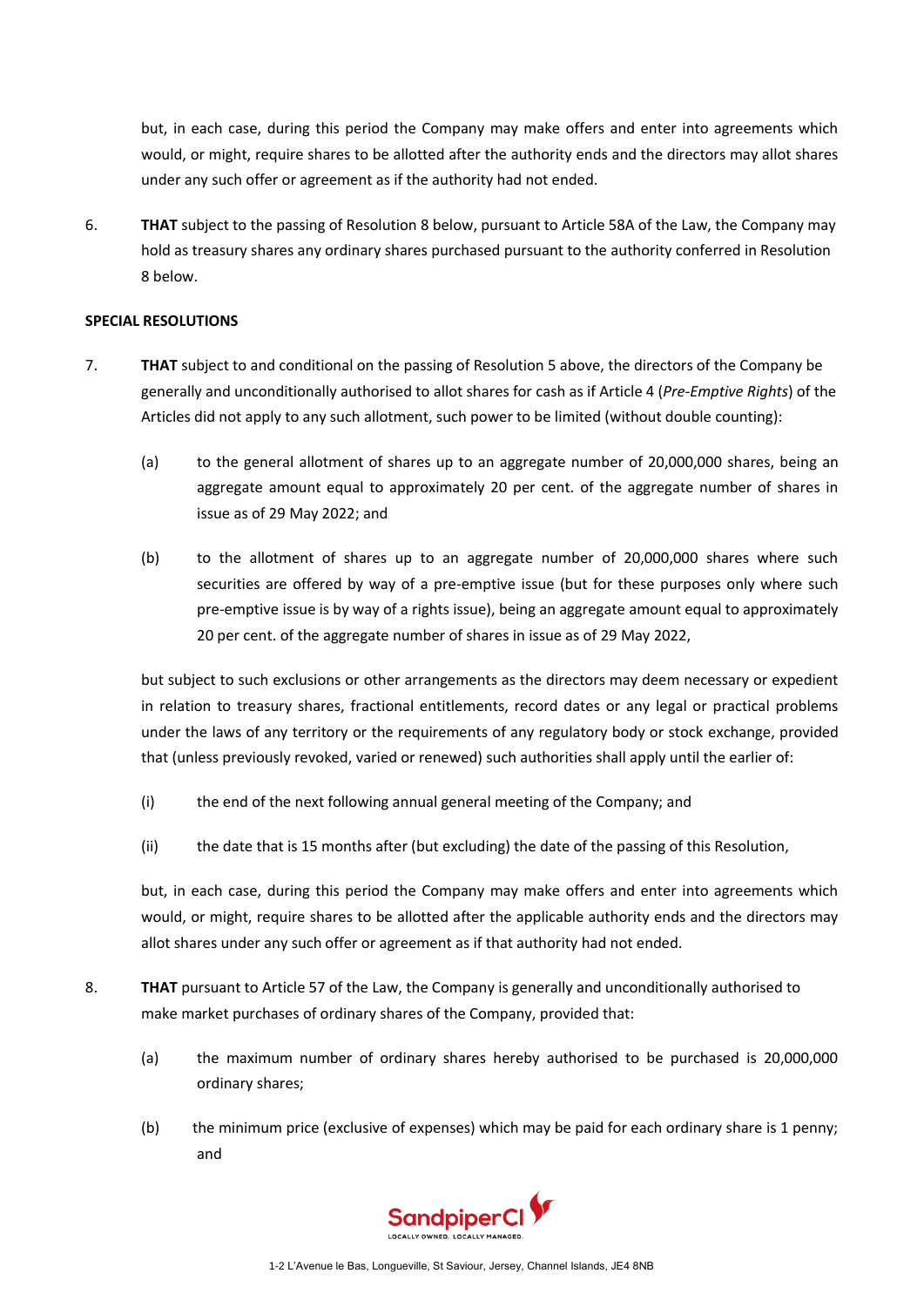(c) the maximum price (exclusive of expenses) which may be paid for each ordinary share is an amount equal to 105 per cent of the average of the middle market quotations of an ordinary share in the Company as derived from the Official List of The International Stock Exchange for the five business days immediately preceding the day on which the ordinary share is contracted to be purchased,

provided that (unless previously revoked, varied or renewed) such authority shall apply until the earlier of:

- (i) the end of the next following annual general meeting of the Company; and
- (ii) the date that is 15 months after (but excluding) the date of the passing of this Resolution,

and provided further that a contract to purchase shares under this authority may be made prior to the expiry of this authority and concluded in whole or in part after the expiry of this authority.

# **RECOMMENDATION**

The directors of the Company have concluded that they are in a position to unanimously recommend the resolutions and confirm that they intend to vote any shares of which they are beneficial owners in favour of the above resolutions.

# **BY ORDER OF THE BOARD**

Dan Wilson **Company Secretary** 30 May 2022

> Registered Office: 1-2 L'Avenue Le Bas Longueville St Saviour Jersey JE4 8NB

*Registered in Jersey under the Companies (Jersey) Law 1991 with company number 97651*

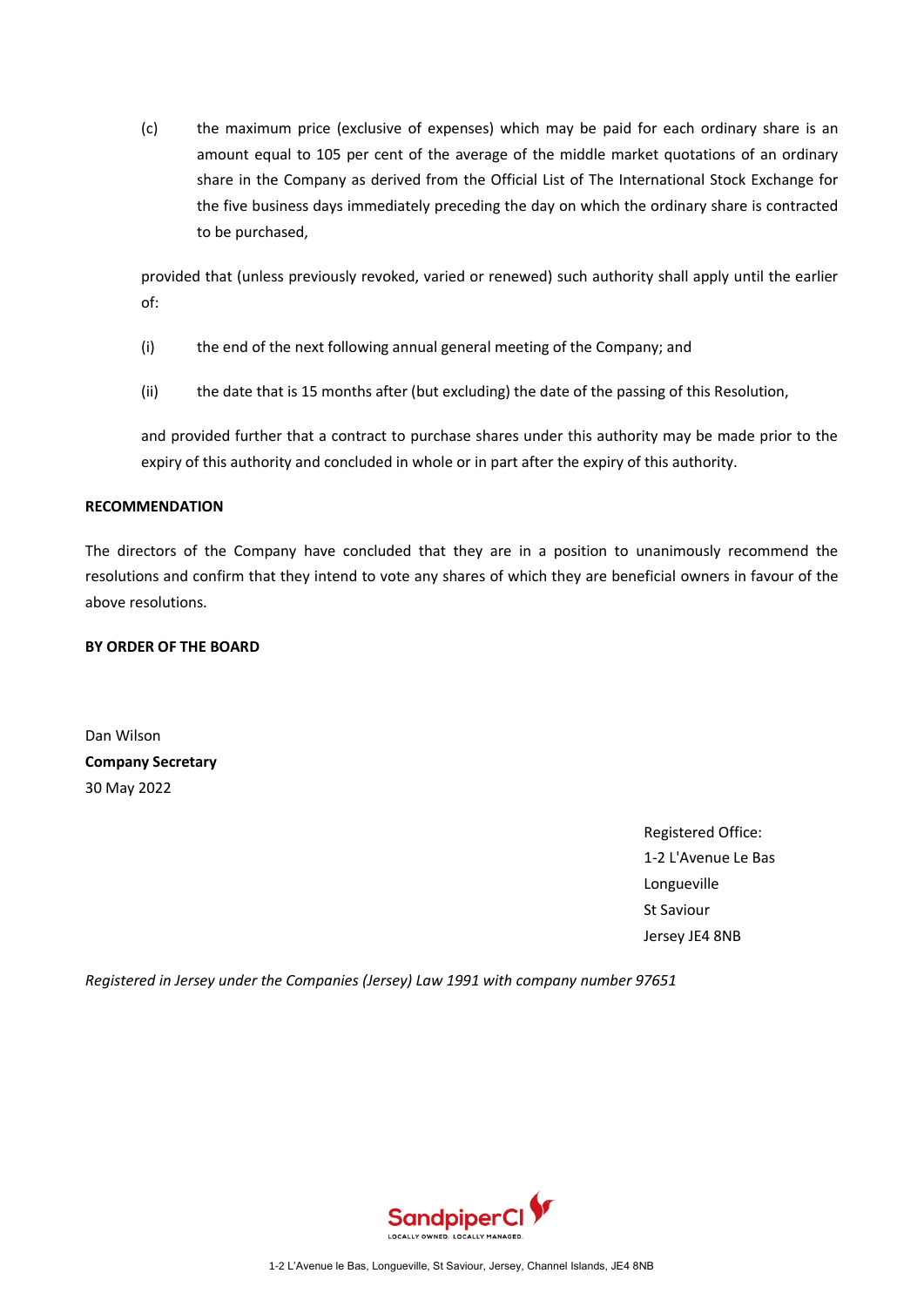#### **Notes:**

#### *Entitlement to attend and vote*

1. In accordance with Article 40(1) of the Companies (Uncertificated Securities) (Jersey) Order 1999, the right to vote at the meeting is determined by reference to the register of members. Only those shareholders registered in the register of members of the Company by 12.30pm on Monday 20 June 2022 (or, if the meeting is adjourned, 48 hours before the time of the adjourned meeting) shall be entitled to attend and vote at the meeting in respect of the number of shares registered in their name at that time. Changes in entries in the register of members after that time shall be disregarded in determining the rights of any person to attend or vote (and the number of votes they may cast) at the meeting.

### *Proxies*

- 2. A shareholder is entitled to appoint another person as his or her proxy to exercise all or any of his or her rights to attend and to speak and vote at the meeting and, on a poll, vote instead of him or her. A proxy need not be a shareholder of the Company.
- 3. A shareholder may appoint more than one proxy in relation to the meeting, provided that each proxy is appointed to exercise the rights attached to a different share or shares held by that shareholder. Failure to specify the number of shares each proxy appointment relates to or specifying a number which when taken together with the numbers of shares set out in the other proxy appointments is in excess of the number of shares held by the shareholder may result in the proxy appointment being invalid.
- 4. A proxy may only be appointed in accordance with the procedures set out in Not[e 6,](#page-3-0) [7](#page-3-1) and [12 below](#page-4-0) and the notes to the proxy form.
- 5. The appointment of a proxy will not preclude a shareholder from attending and voting in person at the meeting.
- <span id="page-3-0"></span>6. You may request, if required, a hard-copy of the proxy appointment form, which can be obtained by contacting Link Group, Central Square, 29 Wellington Street, Leeds, LS1 4DL, United Kingdom, by telephone on **0371 664 0300**. Calls are charged at the standard geographic rate and will vary by provider. Calls outside the United Kingdom will be charged at the applicable international rate. We are open between 09:00 -17:30, Monday to Friday excluding public holidays in England and Wales.
- <span id="page-3-1"></span>7. CREST members who wish to appoint a proxy or proxies or to give an instruction to a proxy (whether previously appointed or otherwise) by utilising the capital and CREST electronic proxy appointment service may do so in relation to the meeting, and any adjournment(s) thereof, by utilising the procedures described in the CREST Manual. In order for a proxy appointment made by means of CREST to be valid, the appropriate CREST message must be transmitted via the CREST system so as to be received by **Link Group (whose CREST ID is RA10) by the latest time for receipt of proxy appointments specified in this notice)**. For this purpose, the time of receipt will be taken to be the time (as determined by the timestamp applied to the message by the CREST Applications Host) from which the Company's agent is able to retrieve the message by enquiry to CREST in the manner prescribed. The Company may treat as invalid a CREST Proxy Instruction in the circumstances set out in the Companies (Uncertificated Securities) (Jersey) Order 1999.
- 8. A proxy does not need to be a member of the Company but must attend the meeting to represent you. Details of how to appoint the Chairman of the meeting or another person as your proxy using the proxy form are set out in the notes to the proxy form, (hard copies of which can be obtained in accordance with Not[e 6 above\)](#page-3-0). You may appoint more than one proxy to attend on the same occasion.

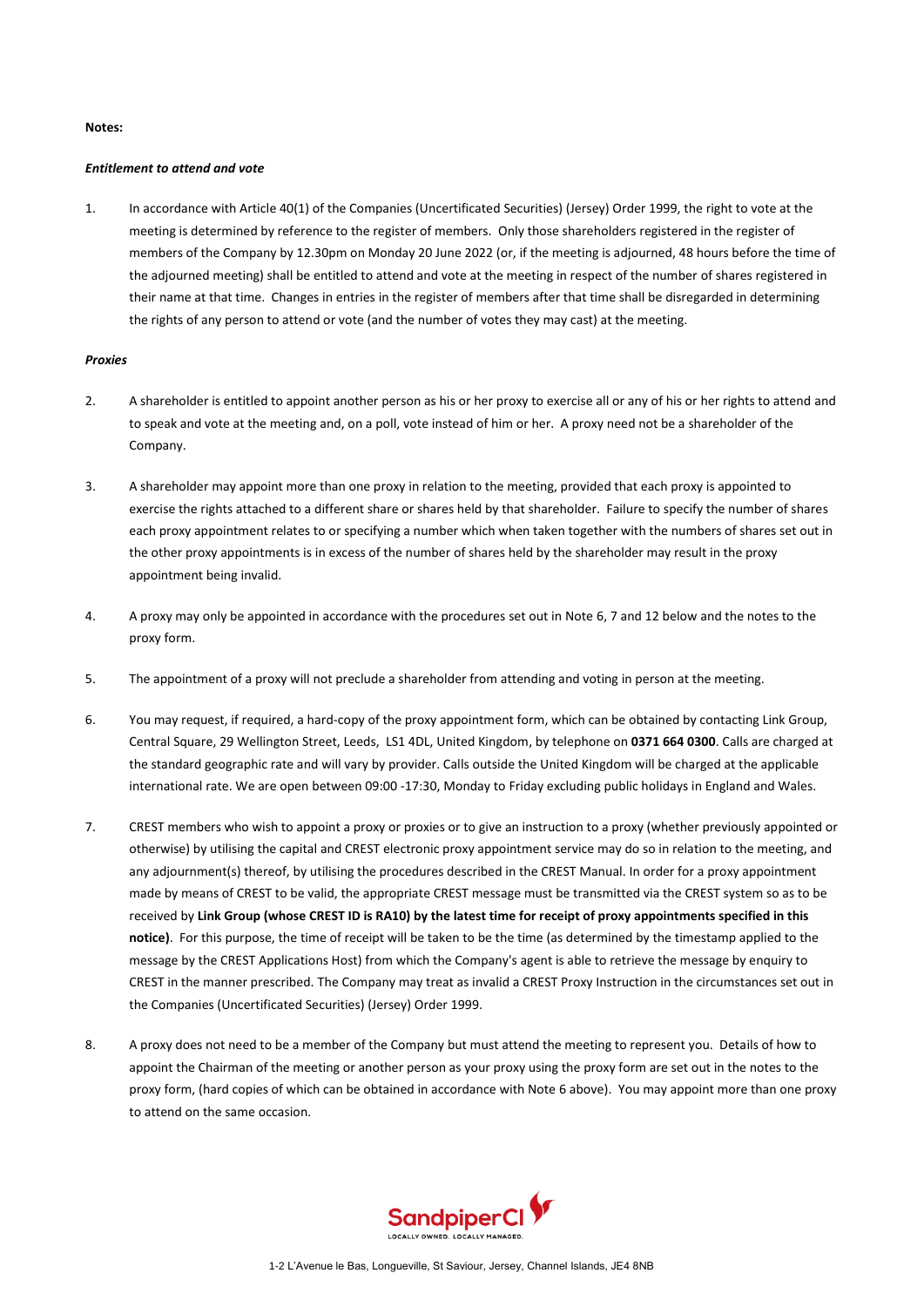- 9. When appointing more than one proxy, complete a separate proxy form in relation to each appointment. Additional proxy forms may be obtained by the proxy form being photocopied. State clearly on each proxy form the number of shares in relation to which the proxy is appointed.
- 10. A vote withheld is not a vote in law, which means that the vote will not be counted in the calculation of votes for or against the resolution. If no voting indication is given in the proxy form, your proxy will vote or abstain from voting at his or her discretion. Your proxy will vote (or abstain from voting) as he or she thinks fit in relation to any other matter which is put before the meeting.
- 11. In the case of joint holders, where more than one of the joint holders purports to appoint a proxy, only the appointment submitted by the most senior holder will be accepted. Seniority is determined by the order in which the names of the joint holders appear in the Company's register of members in respect of the joint holding (the first-named being the most senior).
- <span id="page-4-0"></span>12. To be valid, a proxy form must be received online or by post (during normal business hours only) or by hand at the offices of the Company's registrar, Link Group, Central Square, 29 Wellington Street, Leeds, LS1 4DL, United Kingdom**,** no later than 12.30pm on Monday 20 June 2022 (or, if the meeting is adjourned, no later than 48 hours (excluding any part of a day that is not a working day) before the time of any adjourned meeting).
- 13. To change your proxy instructions simply submit a new proxy appointment using the methods set out above. Any amended proxy appointment received after the time specified above will be disregarded.
- 14. Where you have appointed a proxy using the hard-copy proxy form and would like to change the instructions using another hard-copy proxy form, please contact Link Group (see Not[e 6 above](#page-3-0) for relevant contact details).
- 15. If you submit more than one valid proxy appointment, the appointment received last before the latest time for the receipt of proxies will take precedence.
- 16. In order to revoke a proxy instruction you will need to inform the Company by sending a signed hard-copy notice clearly stating your intention to revoke your proxy appointment to Link Group In the case of a member which is a company, the revocation notice must be executed under its common seal or signed on its behalf by a duly authorised officer of the company or an attorney for the company. Any power of attorney or any other authority under which the revocation notice is signed (or a notarially certified copy of such power or authority) must be included with the revocation notice. The revocation notice must be received by Link Group prior to the commencement of the meeting or adjourned meeting at which the vote is given or, in the case of a poll taken otherwise than on the same day as the meeting or adjourned meeting, before the time appointed for taking the poll.
- 17. If you attempt to revoke your proxy appointment but the revocation is received after the time specified then your proxy appointment will remain valid.

#### *Corporate representatives*

18. A shareholder which is a corporation may authorise one or more persons to act as its representative(s) at the meeting. Each such representative may exercise (on behalf of the corporation) the same powers as the corporation could exercise if it were an individual shareholder, provided that (where there is more than one representative and the vote is otherwise than on a show of hands) they do not do so in relation to the same shares. A director, the secretary or other person authorised for the purpose by the secretary may require all or any such persons to produce a copy of the resolution of authorisation certified by an officer of the corporation before permitting him to exercise his powers.